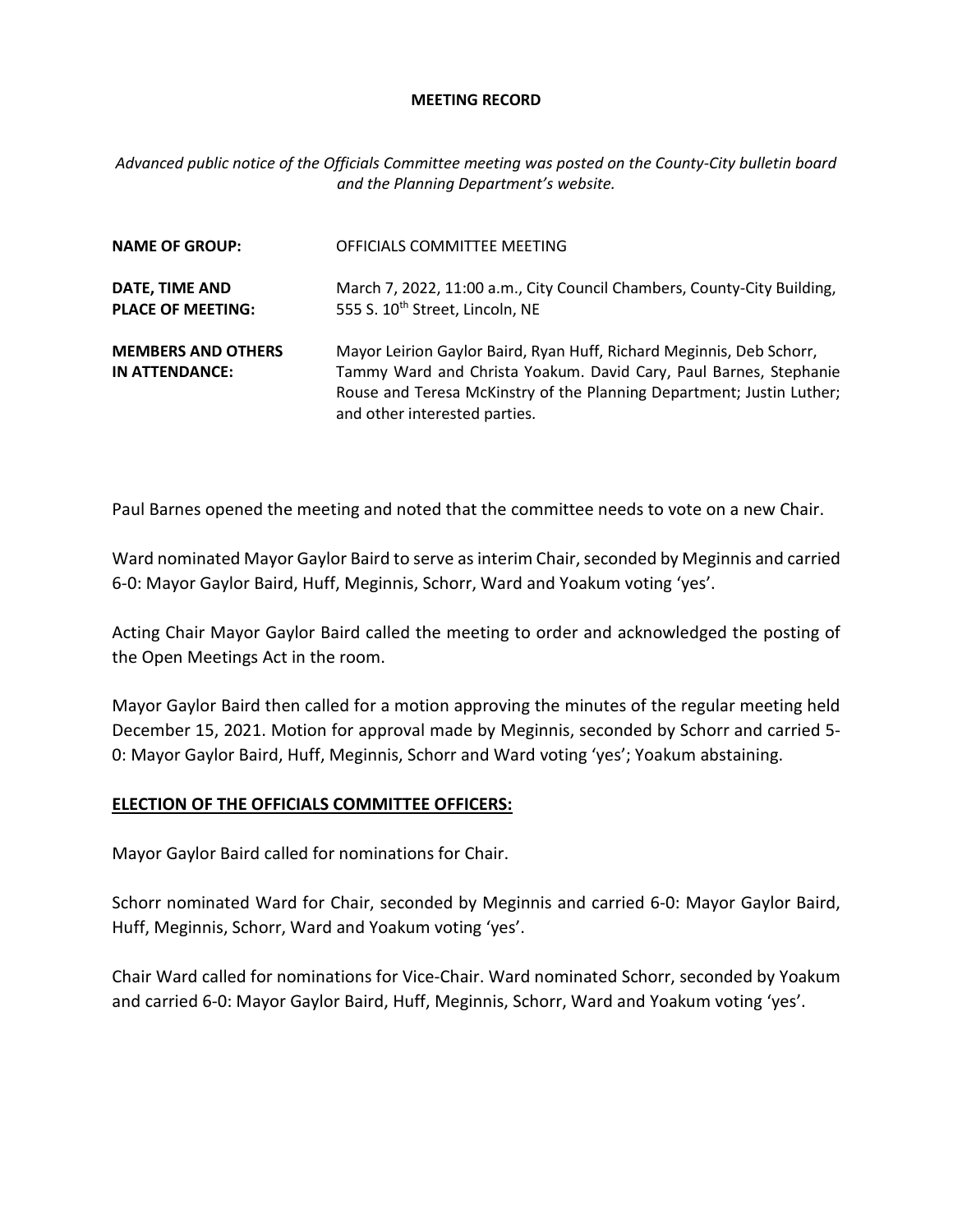# **REVIEW AND ACTION ON REVISIONS TO THE FY 2022-2025 TRANSPORTATION IMPROVEMENT PROGRAM (TIP); A) NEBRASKA DEPARTMENT OF TRANSPORTATION, I-80, MILFORD TO LINCOLN; REMOVE THE PROJECT:**

Barnes stated this is an amendment to the current TIP. This is a four year document that programs the transportation dollars. This is a State project on Interstate 80 for mill and overlay for a segment of the road. There has been a project that overlaps which is the widening of Interstate 80. This is reflecting the fact that a section of the mill and overlay will be widened.

### **ACTION:**

Meginnis moved approval on the revision to the FY 2022-2025 Transportation Improvement Program; a) Nebraska Department of Transportation, I-80, Milford to Lincoln; remove the project, seconded by Yoakum and carried 6-0: Mayor Gaylor Baird, Huff, Meginnis, Schorr, Ward and Yoakum voting 'yes'.

# **REPORT ON THE DEVELOPMENT AND REVIEW SCHEDULE FOR FY 2023-2026 TRANSPORTATION IMPROVEMENT PROGRAM:**

Barnes stated that this process was kicked off late last year. Staff has been working with other staff and agencies. The MPO (Metropolitan Planning Organization) Coordination Committee met last week. Some minor changes will be made in anticipation of upcoming meetings. The MPO Technical Committee will review the draft at their meeting on April 14, 2022 and make a recommendation. All of these projects need to be in conformance. That recommendation will be forwarded to the MPO Officials Committee for review on May 12, 2022 and then it goes on to the Nebraska State DOT (Department of Transportation) for inclusion in the statewide TIP which has its own public process. That is submitted to the FTA (Federal Transportation Administration) and FHWA (Federal Highway Administration) in the fall and the fiscal year begins September 1, 2022.

Meginnis inquired if this is included in the CIP (Capital Improvement Program) at some point. Barnes responded it is coordinated with the CIP. The TIP focuses on federally fund projects or projects of significance. Every single project doesn't need to be included in the CIP. The TIP and CIP go to public hearing together.

## **REPORT ON THE FHWA/FTA MPO CERTIFICATION REPORT:**

Justin Luther is with the Federal Highway Administration. Every four years, a certification is done and the planning process is looked at as a whole. He is here to go over the results of the review. The transportation planning process is important because it decides how transportation funding is spent. The MPO helps to prioritize regional needs and determine the best solutions. There is a framework that is used for the MPO's nationally. There are a lot of players from Game and Parks